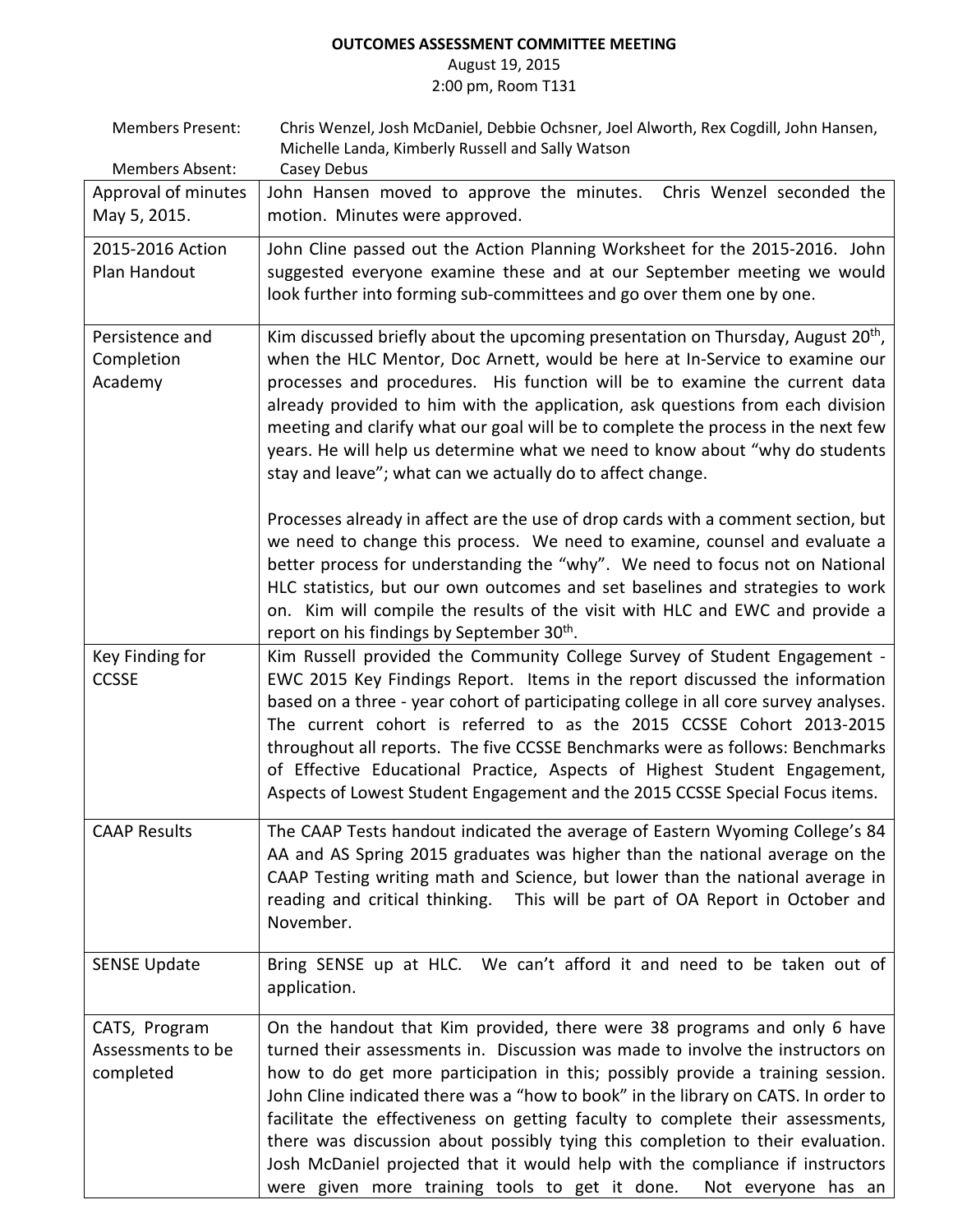|                                                                            | understanding about CAT and the reasoning behind the techniques<br>Michelle interjected the idea that we need to get faculty to understand that this<br>is not being used against them, but let them know that this is a valuable tool to<br>use and be excited about. She explained that they can take what you are already<br>doing in class, so as not to create a completely new project. She has an example<br>she could share from her teaching. |
|----------------------------------------------------------------------------|--------------------------------------------------------------------------------------------------------------------------------------------------------------------------------------------------------------------------------------------------------------------------------------------------------------------------------------------------------------------------------------------------------------------------------------------------------|
|                                                                            | A mission statement and clarity of why and what we use this information for<br>would be helpful.                                                                                                                                                                                                                                                                                                                                                       |
| Review current<br>committee<br>membership-<br>member ship for<br>2015-2016 | John Cline examined the members and will work on getting member slots filled.<br>Joel Alworth membership ends in 2015 – he will need to be replaced unless Joel<br>can serve another term. Also, we need a business and technology division<br>member for a term of 2015-2017.                                                                                                                                                                         |
| Set meetings for<br>remainder of the<br>year                               | $1st$ week of each month; Thursdays at 12:00pm, AC Conference Room. John Cline<br>will contact Sally with new member's names and she will set up reoccurring<br>meeting dates for all members.                                                                                                                                                                                                                                                         |
|                                                                            | Meeting was adjourned at 3:05pm.                                                                                                                                                                                                                                                                                                                                                                                                                       |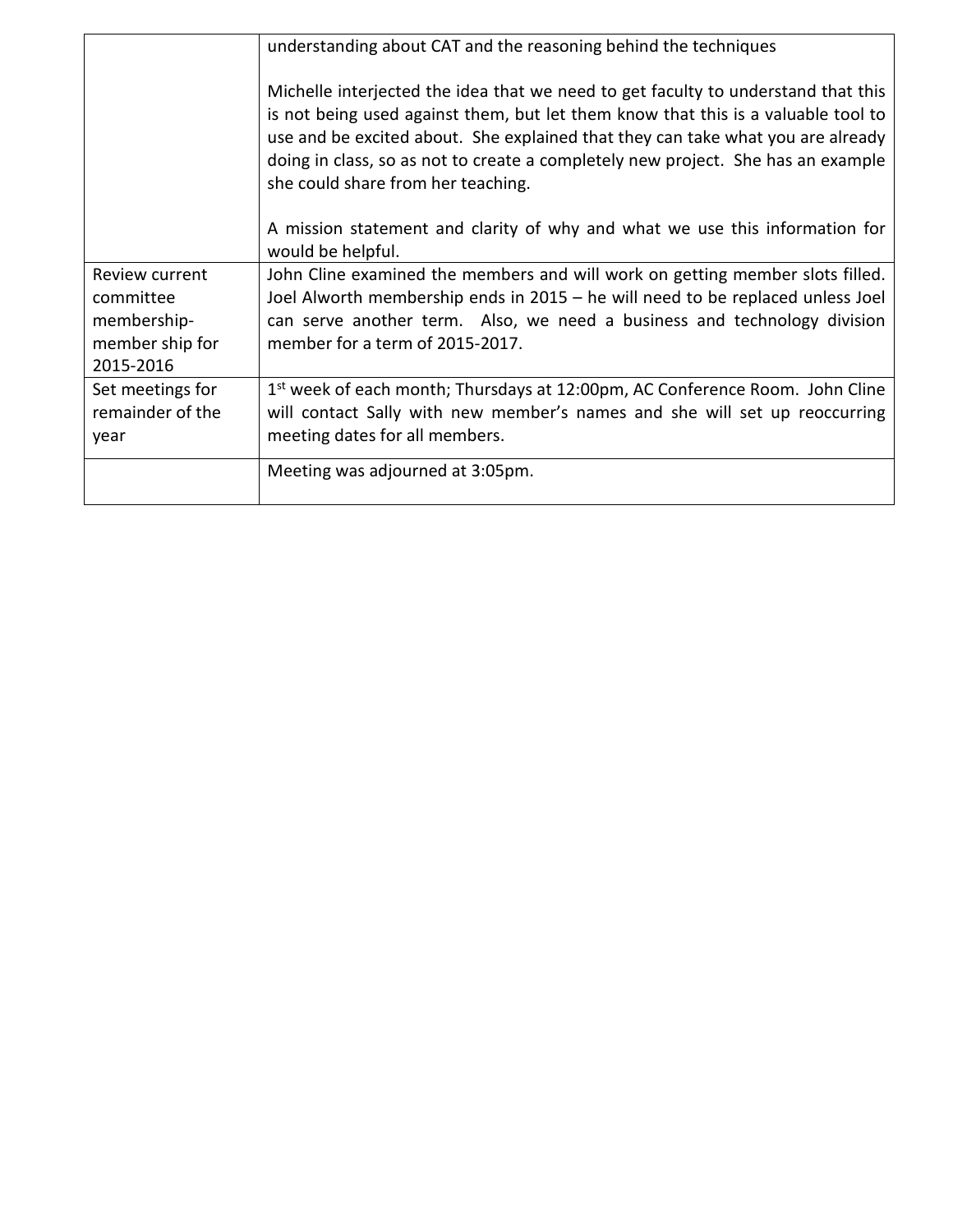# **OUTCOMES ASSESSMENT COMMITTEE MEETING MINUTES**

November 5, 2015 - 12:00 pm AC Conference Room

Members Present: Casey Debus, Josh McDaniel, Patricia Pulliam, John Hansen, Joel Alworth, Michelle Landa, Kim Russell, John Cline, Debbie Ochsner and Sally Watson

## Members Absent: Rex Cogdill

## **Approve Minutes from September 3, 2015, meeting (No October Meeting Held)**

John Hansen made a motion to approve the minutes, and Josh McDaniel seconded the motion. Motion passed.

### **Report on Persistence and Completion Academy Conference in Chicago**

John Cline informed the group about the trip to Chicago. He expressed that there was a need to find a direction to take as a college to fill our data gaps, identify who are the students that are leaving and why they are leaving. John shared an experience that happened to him recently. One of his advisees was leaving school for personal family reasons. He expressed that even though he knows, the information/reason does not get documented anywhere. There is no other place to go with the information and no way to track it. He believes advisors are a real valuable source of information and it would be helpful to create a standardized process. Advisors could take this information and implement it back into the data so there was a tracking path to analyze.

The HLC attendees created a poster for a visual source and this will be presented to the board. John Cline will get it printed to show the transition that is happening and the work HLC has done and display it throughout the college.

Kim Russell conveyed that she discovered that our data is primarily all academic and other areas, besides academics need addressed.

## **Expected Student Outcomes in Catalog**

John Cline, Kate Steinbock, Peggy Knittel, Ellen Creagar and Patricia Pulliam worked on the Expected Student Outcomes in the Catalog. This will eventually replace CATSI. Further discussion was made about the clarity of the six outcomes. John asked why Communications has 2 outcomes. John Hansen stated that they are redundant and feels we could either delete one or streamline both and make one statement out of both. The group agreed that the second statement was much clearer.

Michelle expressed that the Constitution statement was a bit vague. John Cline expressed that this was mandated by the state, and it is still measurable. Michelle stated that the conjunction "and' was not correct for these statements and should be separate outcomes. The group agreed to separate the statements to read as follows:

- *"Graduates will develop knowledge of U.S. Constitutions".*
- *"Graduates will develop knowledge of the Wyoming Constitution".*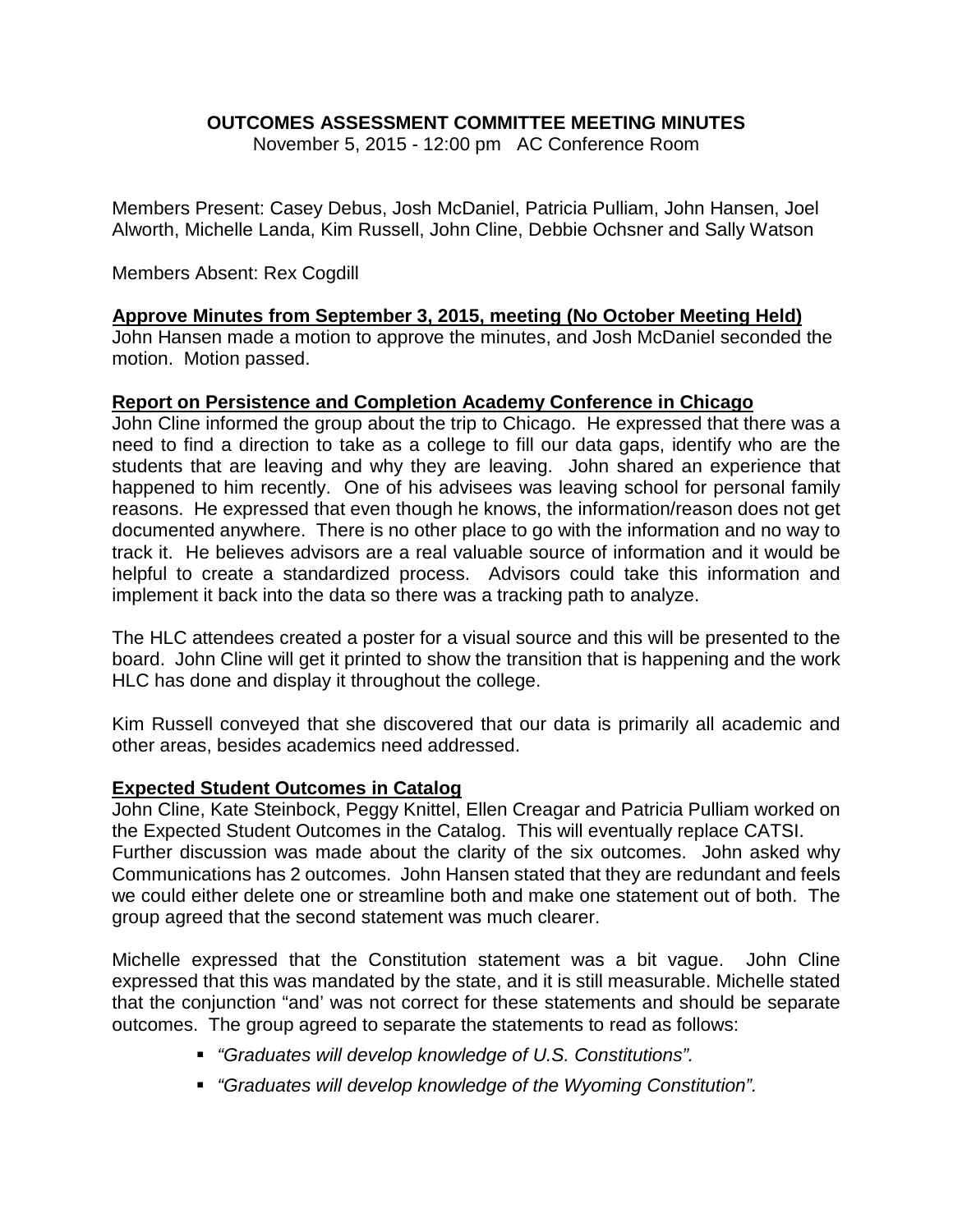## **Preparing for CAT, and Course Assessment reporting**

John will meet with Aaron to develop the new CATSI on the website. John expressed concern that he sends out emails with little success to motivate and remind people to complete their reporting. Sometimes a faculty member would volunteer to assist anyone if they needed help putting one together. There needs be a new and better plan to get attention to this assessment reporting. John feels the reason faculty do not complete theirs' is primarily because of procrastinating or just not remembering to do it and some faculty in the past thought it was waste of time.

Michelle projected an idea to write this process for course assessment into their schedules. Faculty could build time at the beginning of the year into their schedule as part of the course. A way to get proven outcome, would be to assess the same course year after year with consistent results one way or the other.

Patricia Pulliam demonstrated that she may start the year with her assessment, and then go back at midterm, repeat questions and analyze the results that she may need to do something different in the next semester; a check system sort of affect.

Josh suggested instead of using the word "change", make it "refine our teaching procedures and information". John Cline suggested "improving in instruction" as a possible statement also.

John Cline expressed the real need to have an all faculty mandatory assessment develop training for about an hour. Get everyone on the right track, do some in-depth training, and involve them in the discussion about the importance of reporting.

Josh had a possible idea to start this up with a pilot group to measure the success. Michelle would like to work on how they are going to measure this data for future professional development and bring that to the faculty as "going good to great"

## **Library ProQuest Research Companion – Casey Debus**

Casey Debus talked with the group about a program called *ProQuest Research Companion.* This was built to help students do more effective research and to support faculty as they teach the core information and principals of finding, evaluating and using information. There is a video on line that gives an overview of the power of a research companion. There are 80 short videos that are organized into 9 learning modules that answer questions like "how do I choose a topic? For example. Casey informed the group that she would be happy to discuss this with them anytime if they need more information.

Michelle suggested Casey send this information out to all faculty in an email.

John Cline made a motion to adjourn the meeting. John Hansen seconded the motion.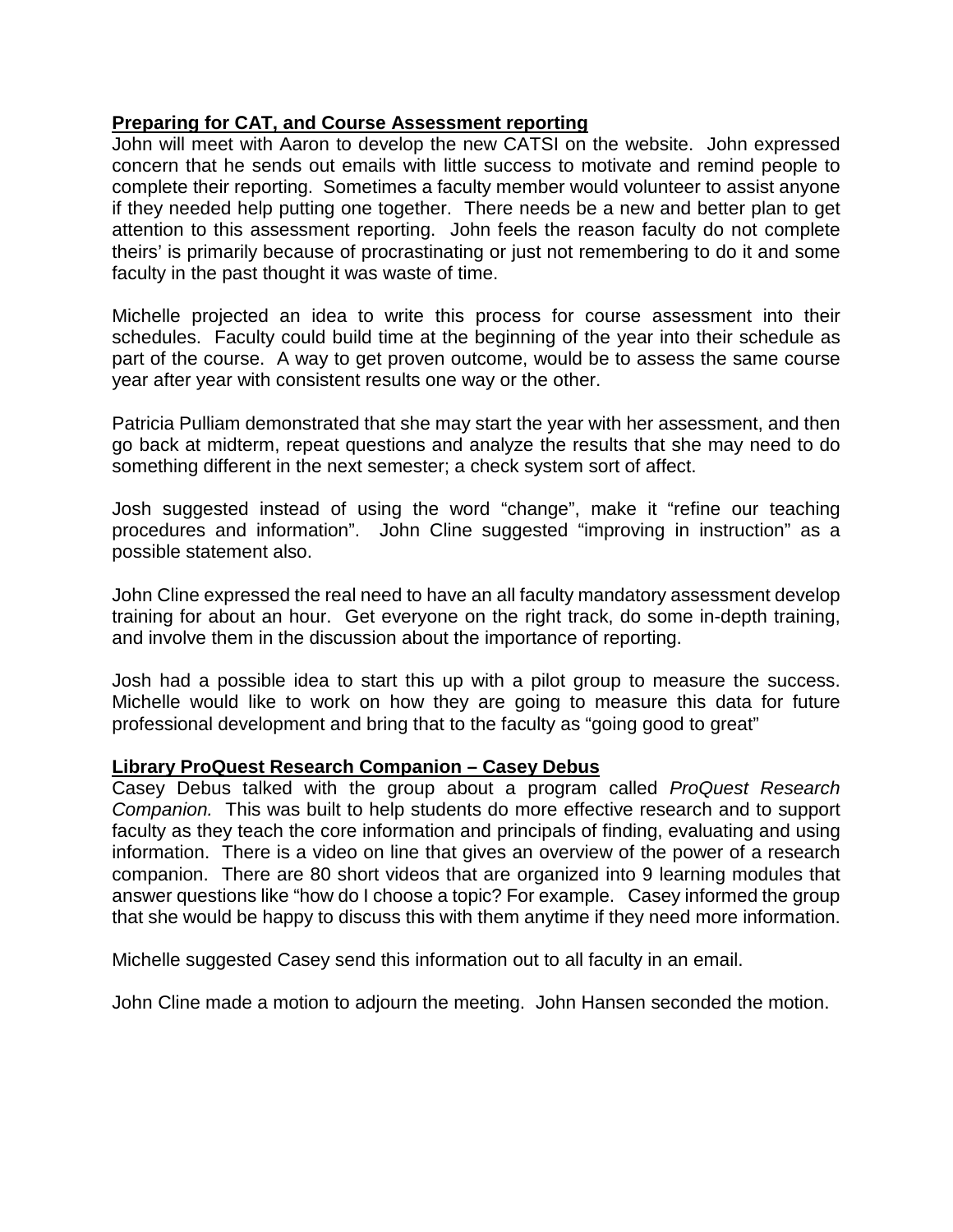# **Outcomes Assessment Meeting September 3, 2015, 12:00pm, AC Conference Room**

**Members Present**: Josh McDaniel, John Cline, John Hansen, Michelle Landa, Kim Russell and Sally **Watson** 

**Members Absent:** Rex Cogdill, Debbie Ochsner, Joel Alworth, and Casey Debus

#### **Approval of Minutes:**

John Hansen moved to approved minutes from August 19, 2015, and Kim Russell Second motion.

#### **Membership List:**

Debbie Ochsner would like to stay with committee. John Hansen and Debbie will represent the Arts and Humanities Department. John Cline emailed Rick Vonburg to see if Joel Alworth would be willing to continue with the committee.

### **Strategic Plans:**

John Cline went over the Action Planning worksheets.

**Goal #2** – *Continue finding ways to complete the assessment loop and communicating outcomes to constituents* effectively and productively. John Hansen stated that our results and awareness of this information is important and we need to come up with ways to effectively distribute the OA Report. Possibly a one page snapshot of our outcomes on a pamphlet or section in the school newspaper; "Facts at a Glance" caption. Michelle is going to meet with Tami Afdahl and Zach Smith on September  $9<sup>th</sup>$ , and it was suggested that we have a representative from OA in that meeting. John Hansen volunteered to be the representative.

**Goal #3** *- Continue to work on improvement in all CAAP (Collegiate Assessment of Academic Proficiency Test) areas and maintain levels above the national average.* This test measures how much you know about a particular subject, and is also used to determine how well your college and teachers do to educate students overall. This information can help faculty to see weak spots in their programs, and compare themselves to colleges nationwide.

Discussion and options to continue with this goal were discussed. Josh expressed that faculty may have some resistance to pursuing this because of the time involved to encourage and follow up on this goal. Do the students really understand the purpose and need for this? Some faculty would find this useful, but maybe others don't want to change or know the results.

**Goal #4 -** *Develop college-wide initiatives to improve student reading scores.* Michelle expressed that it may be a hard sell to faculty because there may not be a way to pinpoint who needs help. The data that would target those areas may be too broad. We don't want to get in the mode of being "data rich and info poor". If we work with the HLC Persistence and Completion Committee, this can be covered in one of the topic areas, and will not duplicate efforts. This group can be a subset - subcommittee.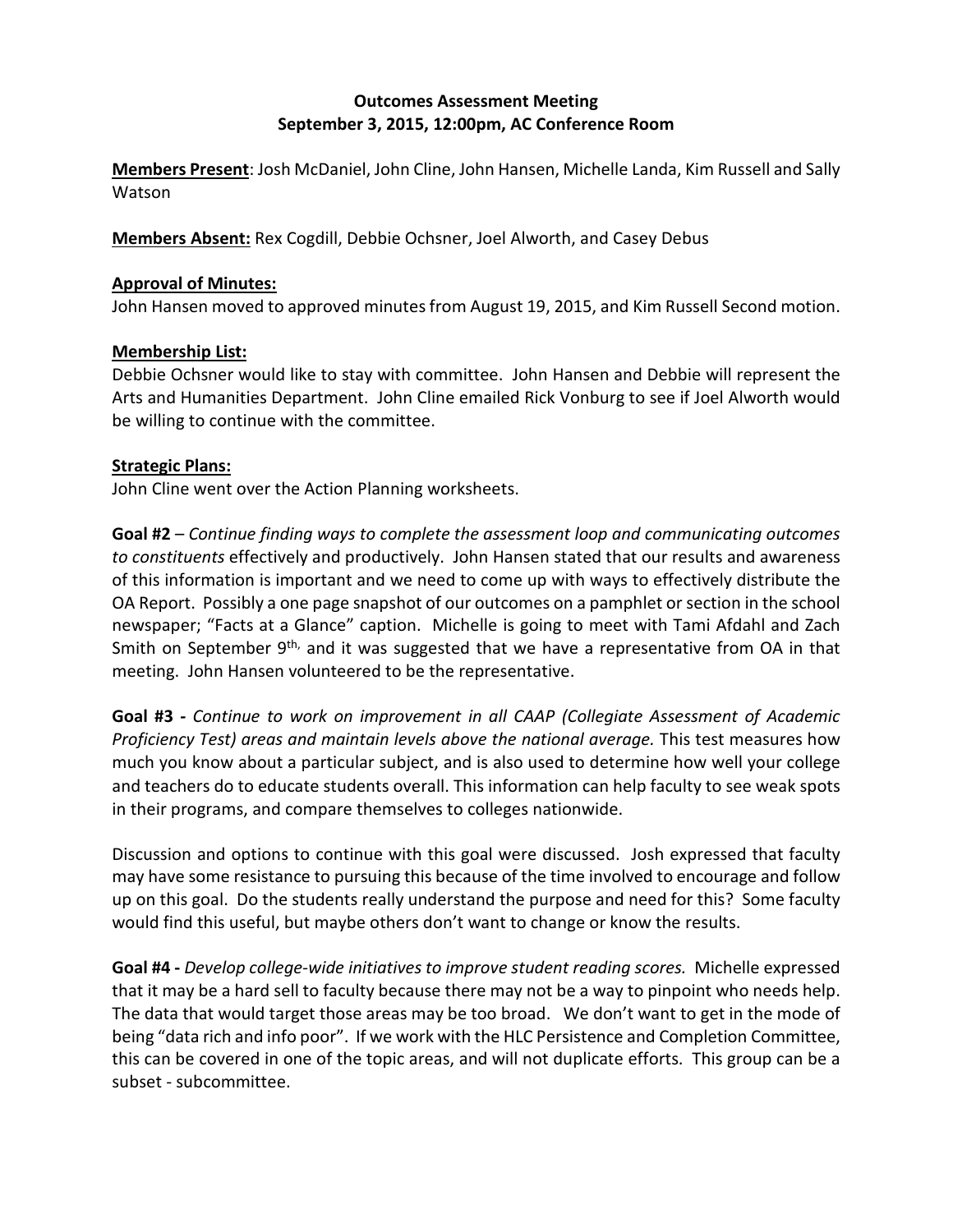**Goal #6** – *Participate and assist with the EWC Quality Initiative (QI) Project – HLC Persistence Academy required for continuing accreditation.* There was a general consensus that instead of creating a separate Goal for OA, that the committee would also work with the HLC Committee to continue Goal #6, as an OA Subcommittee.

#### **Reimplementation of CATSI for Outcomes Assessment purposes.**

John Cline and Aaron Bahmer are working together to develop the five areas of competencies: *Communication Skills, Analytical & Quantitative Reasoning, Technology Skills, Social Awareness, Information and Literacy* to be instigated back into our syllabus information. The syllabus now needs some authenticity with a list of skills and ownership at EWC.

Josh McDaniel expressed awareness that programs like the Tech programs may not fit in a perfect syllabus format. There could be a loose correlation in those programs. An idea would be to develop college wide initiatives for Spring CATS scores.

John Hansen moved to adjourn the meeting. John Cline Seconded the motion. Meeting adjourned.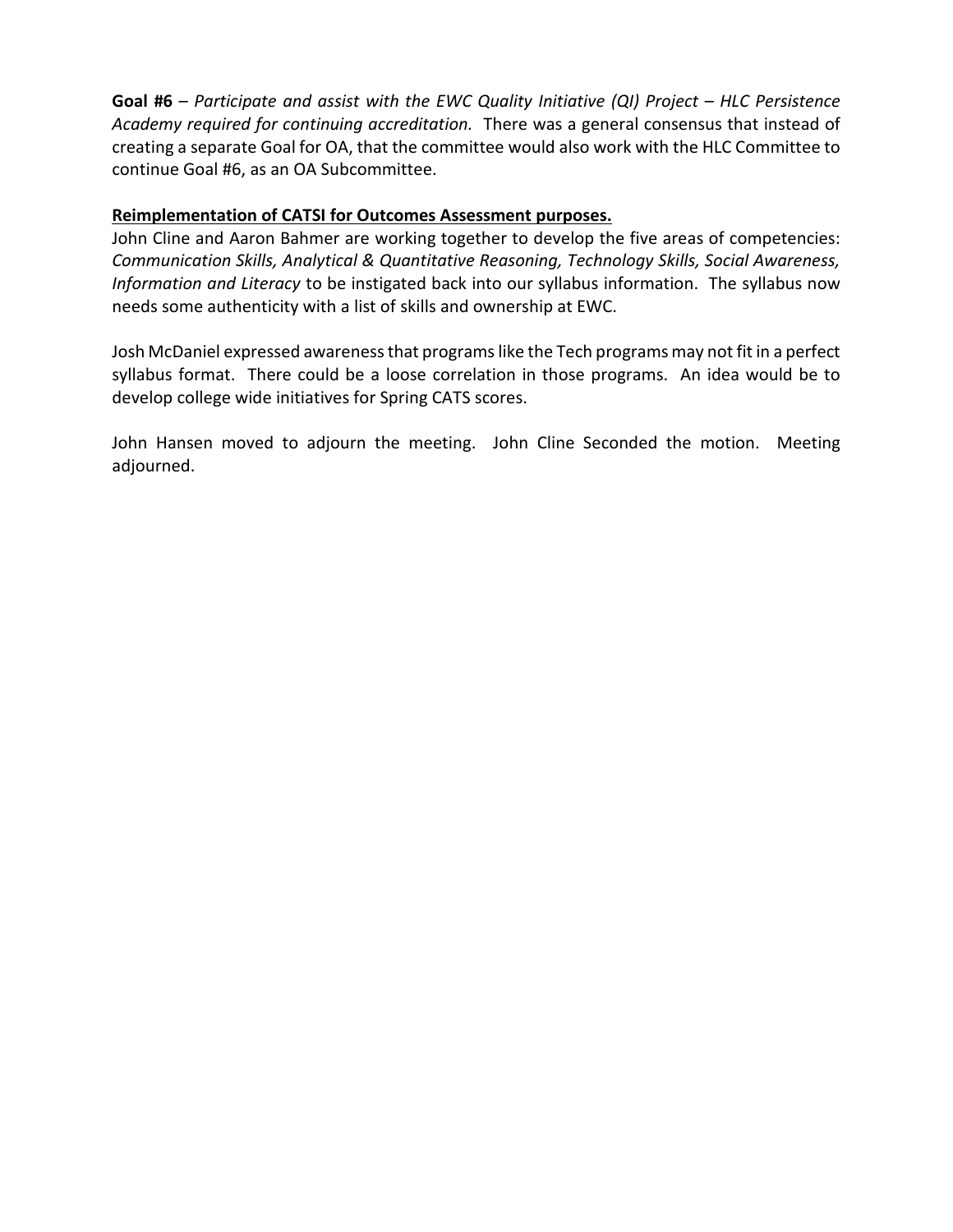## **OUTCOMES ASSESSMENT COMMITTEE MEETING MINUTES**

December 3, 2015 - 12:00 pm AC Conference Room

Members Present: Joel Alworth, Debbie Ochsner, Rex Cogdill, Josh McDaniel, Casey Debus, John Cline, Kimberly Russell, Michelle Landa and Sally Watson.

Members Absent: Patricia Pulliam and John Hansen.

#### **Approve Minutes from November 5, 2015, meeting**

Casey Debus made a motion to approve the minutes, and Josh McDaniel seconded the motion. Motion passed.

#### **Outcomes Assessment Annual Report**

The Outcomes Assessment Report is in progress and the sections are being compiled. This report will be sent to the Board in January and sections need to be finalized and updated. Kim and John are working on the majority of report. The report will be sent via email to Committee by Dec. 21<sup>st</sup> for review. If there are any changes or additions, they need to be completed by January 4<sup>th</sup> at 4:00pm.

#### **History and Future of the Outcomes Assessment Committee**

John Cline expressed that he worked under Kate Steinbock for about a year with this committee and was asked to take over as the chair. John feels that his involvement may need to be developed as he is feeling a bit undertrained on what the Outcomes Assessment Committee is supposed to be accomplishing. John indicated the need to have some direction where the committee is going. John shared that although Kim may complete reports, such as SENSE, the reports are just completed and nothing is done with information. There is no direction or indication that goals are being met.

Michelle asked if this committee was effective and questioned what would this Outcomes Assessment Committee need to accomplish to continue to be effective. Michelle indicated that she felt last year's report was excellent and very well put together.

John Cline feels, from his perspective, that we need to improve CATS. He feels he can bring enthusiasm to the CATS process as part of the committee. John questioned whether this committee was functioning only in the academic field. If the Institutional Research for Outcomes Assessment is to be effective, it needs to encompass more than just academics. John feels this committee can be more useful and informative if it incorporates more areas of the college.

Debra Ochsner suggested incorporating a common read for the college as a whole, such as a "Critical Thinking" project in every class and it could be measured more accurately than a lot of different assessments.